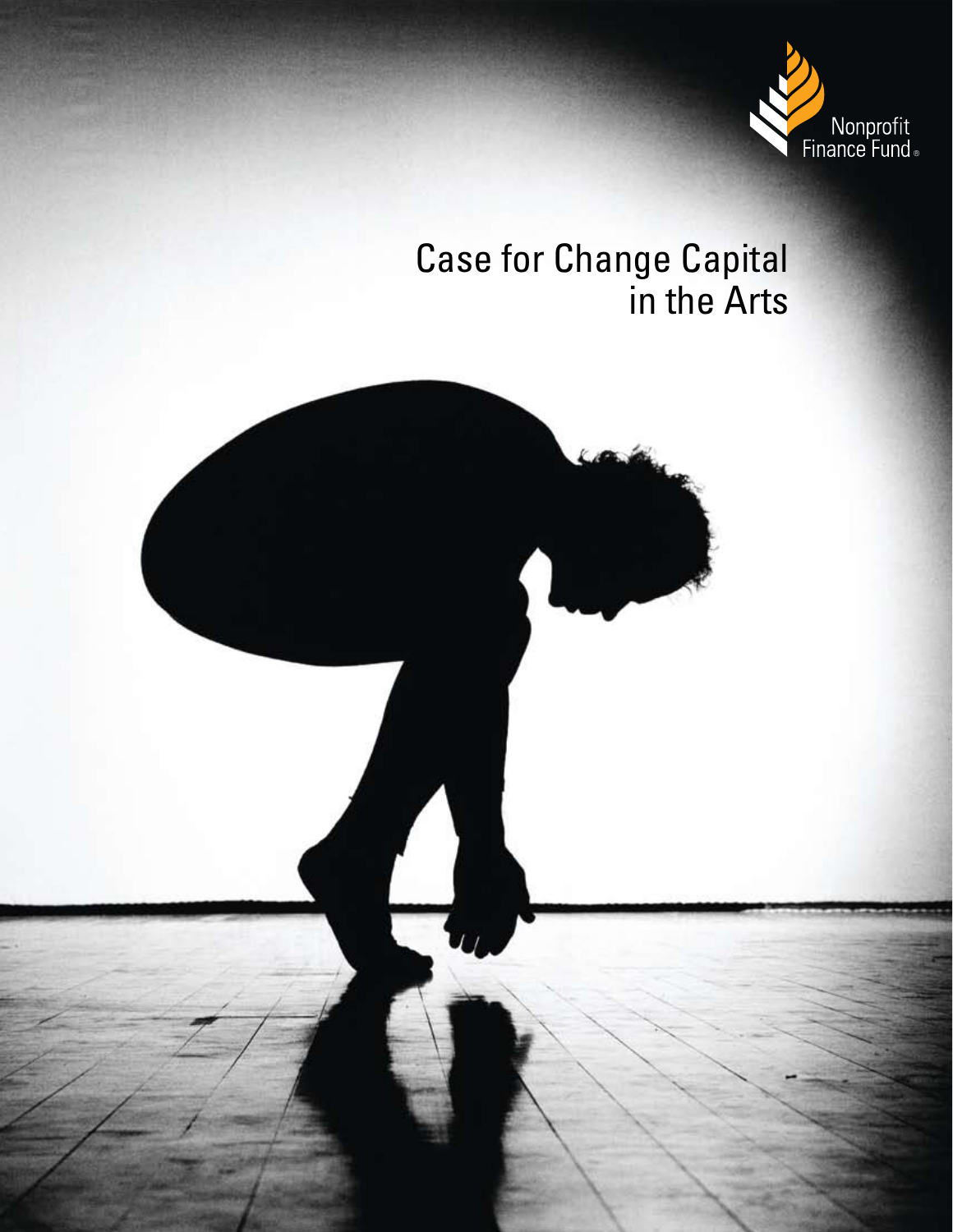# Building Vibrant and Viable Cultural Organizations

By Rebecca Thomas and Rodney Christopher with Holly Sidford, Helicon Collaborative

# **Leading for the Future**

3

Executive summary and introduction to Nonprofit Finance Fund's Leading for the Future (LFF) Initiative

#### **A New Approach to Capitalization** Addressing mis-capitalization in the Arts 4

**Capital is Not Revenue** Defining change capital and its use in the LFF Initiative 6

**Kinds of Capital**

8

Defining the many types of capital and how they contribute to organizational viability

# **Principles of Improved Capitalization** 10

A summary of lessons and guidelines for cultural organizations and funders

# **LFF Works in Progress**

12

Stories of the 10 organizations participating in the LFF Initiative

2 © 2011, Nonprofit Finance Fund<sup>®</sup> nonprofitfinancefund.org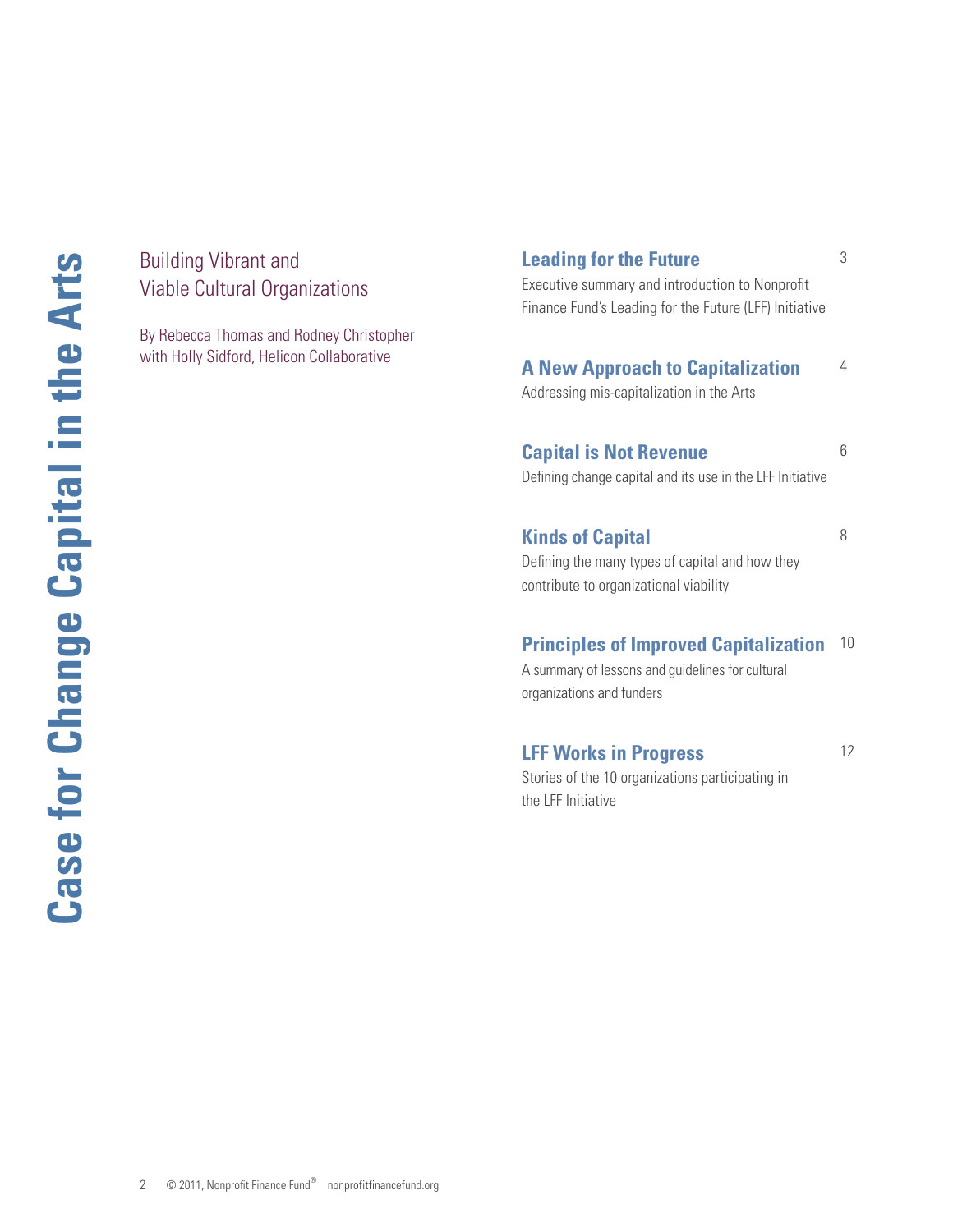Arts organizations excite and inspire audiences across the country with their creative and dynamic artistic programs. Through their imaginative and stirring works, these organizations shape community identity, lift the spirit, connect people and help us make meaning of our individual experiences and the times in which we live. Yet behind the stages, the exhibit halls, the literary publications and the websites, most nonprofit arts organizations are in a

constant financial struggle. A major contributing factor is that the vast majority of them are "mis-capitalized" – financially structured in ways that stymie their ability to propel and sustain their aspirations.

If individual arts organizations and the sector are to thrive in the future, donors must change their funding and financing practices, aligning money to strategies and plans that build audience demand, cultivate new contributors, and adapt out-dated

**"Change capital from Leading for the Future has allowed us to take a great leap forward, rather than make incremental change. It now affects everything we do."** Sharon Luckman, Alvin Ailey Dance Foundation

With support from the Doris Duke Charitable Foundation, ten artistically excellent performing arts organizations are working with NFF to develop, implement, monitor and adjust plans for achieving this transformation. Each group's plan is tailored to its own circumstances, but all are guided by similar principles of capitalization. Two years into this fiveyear initiative, initial results are very promising.

> The first part of *Case for Change Capital in the Arts* shares the philosophy governing the Leading for the Future initiative and discusses the broad needs for and uses of capital in the arts. The second part outlines principles and practices that can improve capitalization in the arts but that will require changes in behavior by both nonprofits and funders. We conclude by outlining our ten investment partners' plans for applying change capital to realize

cost structures. Likewise, cultural nonprofits must take action to establish stronger business models that redress mis-capitalization and ensure their artistic relevance and excellence.

Leading for the Future: Innovative Support for Artistic Excellence, designed and administered by Nonprofit Finance Fund (NFF), is the first national initiative to address the issue of mis-capitalization by deploying a specific kind of investment capital – change capital – to help arts organizations adapt their programming, operations and finances in ways that improve their long-term health.

their artistic and organizational ambitions. Throughout, we provide definitions for key terms.

While conversations about capitalization and the idea of change capital are relatively new to the field, NFF looks forward to engaging our Leading for the Future partners and the arts sector as a whole in an ongoing dialogue about the associated challenges, opportunities and learnings. This article is offered to stimulate further conversation and encourage funders and arts groups to apply principles of capitalization more consistently, thereby increasing the financial health and artistic vibrancy of organizations that are so important to the vitality of our communities.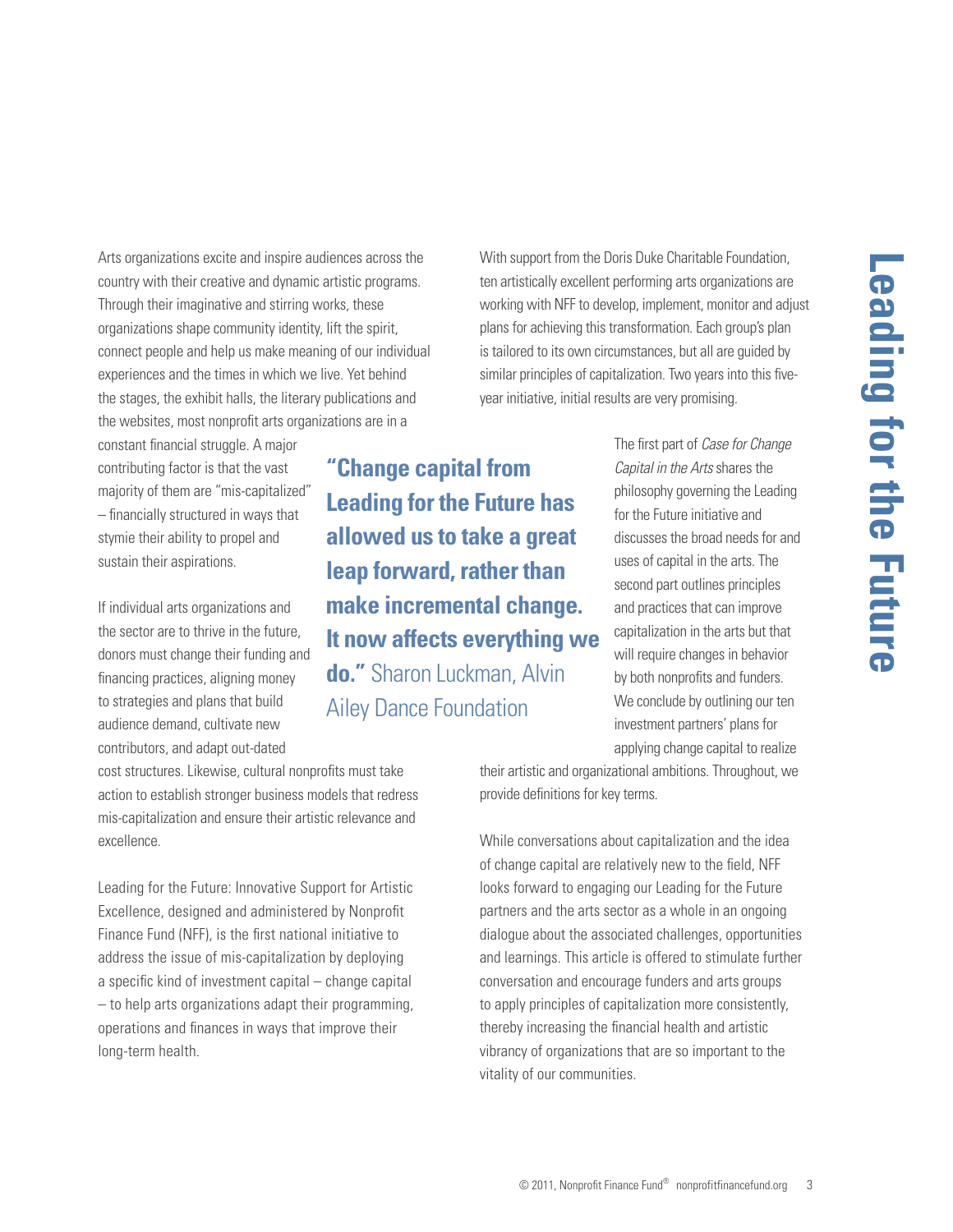**To truly cover the full cost of doing business, arts organizations also need flexible funding and an enterprise-wide approach to capitalization that supports long-term liquidity, adaptability, and durability rather than short-term or narrowly defined goals.**

### **Mis-Capitalization in the Arts**

Inappropriate capitalization, or mis-capitalization, is often the consequence of misguided practices perpetuated by cultural organizations and their supporters alike. For example, many arts organizations operate with only enough unrestricted revenue to cover program and operating expenses. This is considered acceptable, when in fact many organizations have annual expenditures that exceed operations alone. Excess cash is often seen as "hoarding," even though savings are usually indicative of long-term planning and risk management. Buildings and endowments are typically the only forms of capital associated with long-term stability, yet often these assets contribute to financial instability, particularly when other more liquid forms of capital aren't built alongside.

Other contributors to mis-capitalization include current nonprofit accounting and reporting practices, which conflate capital with revenue. Capital investments (whether for change or other capital purposes, such as facility projects) are typically not segregated from regular operating revenue and, therefore, distort the revenue reality by making an organization look healthier than it may be. Such practices diminish

#### Mis-capitalization

Uneven, inappropriate or inadequate funding and financing. Miscapitalization includes under-capitalization (insufficient amounts of funding) but goes beyond it. Mis-capitalized organizations have limited adaptive capacity, meaning they lack the flexibility to adjust their programming and operations in response to changes in the environment and demand for their work. Adaptive capacity is evidenced by the strength of the balance sheet and the ability to regularly generate revenue in excess of expenses.

transparency about how cultural organizations are managing their resources.

As a result of these practices and others, most cultural organizations lack enough of the right kinds of money at the right times to change, grow, innovate, take risk  and ultimately contribute to their own artistic health and the vibrancy of tomorrow's creative economy. Compounding these issues, the cultural landscape is undergoing tectonic shifts in the ways that audiences experience and respond to art in a fundamentally altered economy. In this environment, organizations are challenged to develop business models that establish or affirm the value of their art, align revenue with full costs and position them to be appropriately capitalized.

Consider the case of a theatre company that, despite experiencing steady declines in attendance at its aging facility, continues to receive critical acclaim for its work. The organization cannot afford to maintain its lobby or house, invest in social media and refresh its programming for young audiences. Saddled with a depreciated facility, declining profitability and no reserves, the company lacks the cash to be responsive, innovative and nimble. It is mis-capitalized.

#### **Capitalization**

The funding and financing that allows an organization to achieve its mission effectively. Capitalization is revealed on the balance sheet and through the generation of net revenue (i.e., surpluses).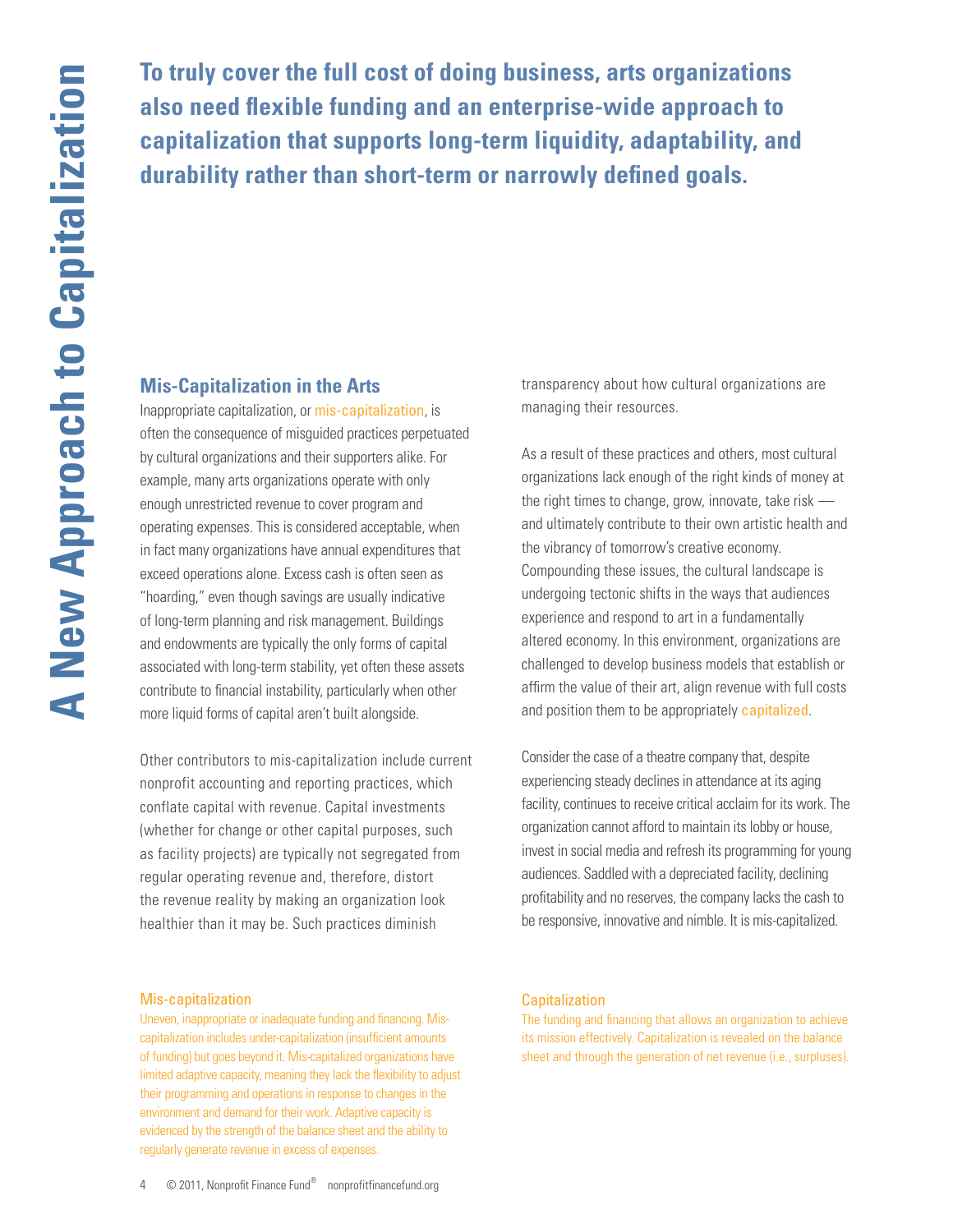**"It's unusual to have a grantmaker that says that the success of the 'project' is not what they're looking for. This program invests in our whole organization, and gives us the flexibility to experiment and try new things on our way to greater financial and artistic health."** Connie Chin, General Manager, Jacob's Pillow Dance Festival

# **Changing the Way We Think**

Reversing the widespread pattern of mis-capitalization requires both arts organizations and arts donors to shift their thinking and practices regarding money.

Current practice tends to apply a compliance mindset to grantmaking. Funders are more concerned with "How did you spend the money?" than with "Did you achieve your long-term goals?" Yet the field would greatly benefit from movement toward an investment approach to funding and financing arts institutions. Arts "investors" would look at the kinds and degrees of financial risk and opportunities an organization faces in order to fulfill its artistic mission. They would seek to understand capitalization across three distinct levels:

- **1 Liquidity**: Does the organization have adequate cash to meet its operating needs?
- **2 Adaptability**: Does the organization have flexible funds that allow it to make adjustments as its circumstances change?
- **3 Durability**: Does the organization have sufficient resources to address the range of needs that it may face in future years?

Addressing liquidity, while quite difficult for many organizations, requires managing for annual operating surpluses. Funding adaptability and durability, however, is far more complex since surpluses, when they exist and can be set aside as reserves, are rarely sufficient to do the job. Whether the task is to preserve important artistic legacies or re-tool internal operations to attract and keep new audiences and donors, cultural organizations often need periodic infusions of more flexible money to get to a new level of operating effectiveness. This capital serves a different purpose from the typical grant or donation and should not be confused with general operating support.

To advance the capitalization conversation, one necessary change and first step is to make clearer distinctions between two fundamentally distinct kinds of financial resources, each of which serves a different purpose:

- **1 Operating revenue**: resources received and deployed to sustain day-to-day activity
- **2 Capital**: resources deployed for building or changing the organizational structure, or "platform," from which work is produced and presented

Both revenue and capital are necessary, yet current practice and accounting rules tend to ignore the distinction. The result can be both an insufficiency of recurring revenue to cover ongoing costs and insufficient capital to plan for and achieve a durable future.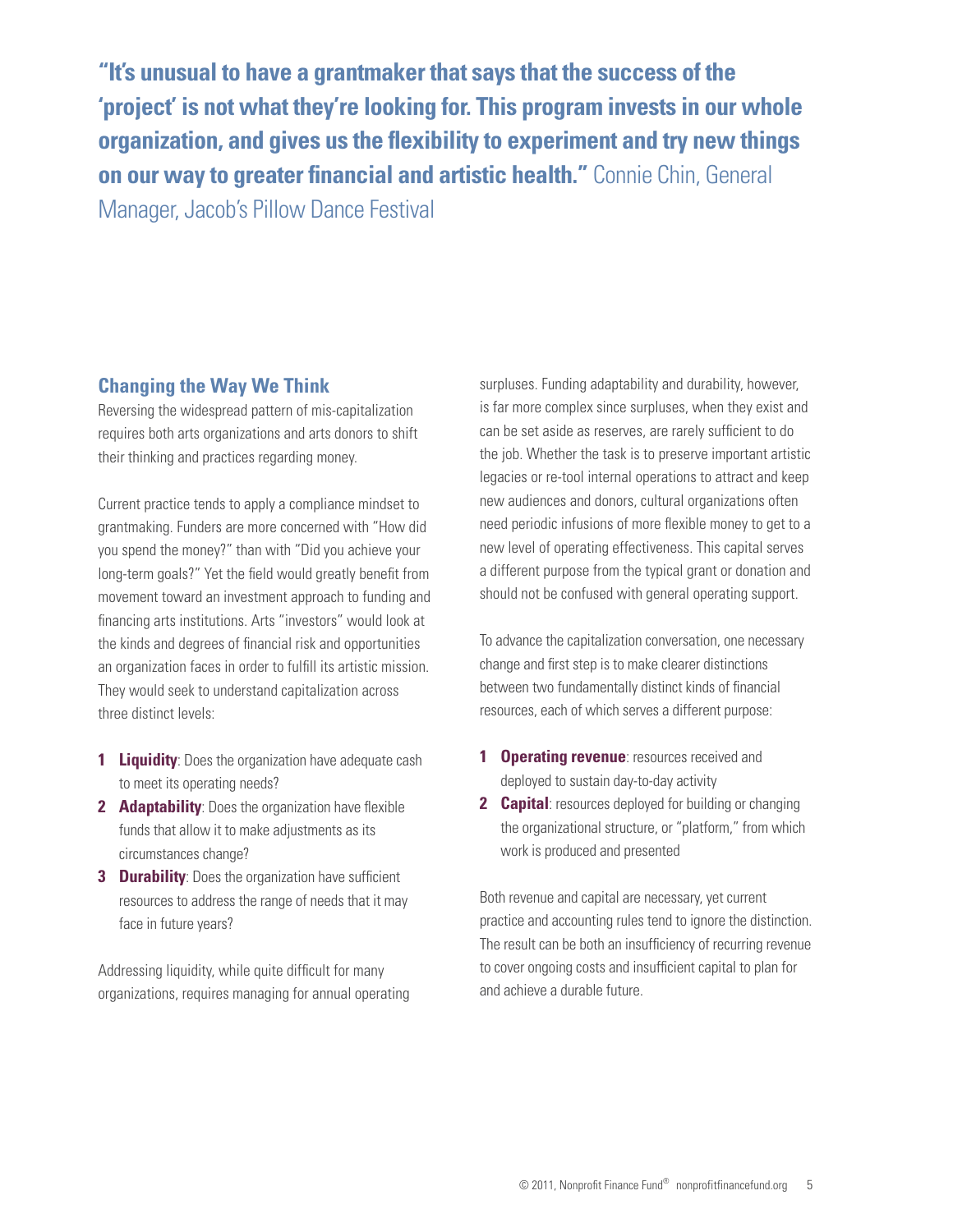

# **Leading for the Future Initiative**

NFF's Leading for the Future Initiative is a new approach to funding arts organizations and is defining both theory and action-oriented principles that will help reset financial practices for the field. The program seeks to stop the conflation of revenue and capital, and to apply a specific kind of investment—change capital—to re-balance and more appropriately capitalize a cohort of performing arts organizations. The LFF capital investments are enabling organizations to adapt their programming, operations and finances in ways that position them to affirm the value of their art, increase and align revenue with full costs and re-capitalize in ways that enhance liquidity, adaptability and durability.

Change capital, as applied in this Initiative, has several defining characteristics:

- **1** The infusion of funds is extraordinary, of limited duration and not meant to function as regular earned or contributed revenue.
- **2** The capital is flexible; what the organization spends the funds on matters less than what it achieves. The funds are meant to support the errors, risk-taking and "re-dos"

that inevitably occur while the organization pursues the desired change. In some cases, it covers planned temporary operating deficits.

**3** Once the capital is spent, the organization should be able to more fully cover its cost with reliable sources of revenue, until the next period of change.

# **Program Goals**

The participants in the Initiative – Doris Duke Charitable Foundation, NFF and ten performing arts organizations – are testing and refining this new approach to financing change in nonprofit arts organizations. The program's goal is to demonstrate a way to improve organizations' future artistic and financial viability by:

- Applying capital to change or enhance the ways programs are designed and delivered, or to modify business models
- Linking the application of change capital to increasing reliable net revenue (i.e., surpluses) beyond the term of the investment

Consider the case of Merce Cunningham Dance Foundation, which is applying LFF capital to cease

# Change capital

Represents an investment in an organization to: 1) support improvements in the efficiency or quality of its programs or operations, or 2) support growth, downsizing or other adjustments to the size and scope of the organization. If successful, change capital enables an organization to better support its costs with reliable, recurring revenue.

# Reliable revenue

An estimate of the amounts of earned and contributed revenue with a track record of recurrence (e.g., ticket sales, memberships or tuition income raised consistently over three to five years).

In the case of contributed support, reliable revenue typically requires a fully built development capacity with a history of bringing in institutional and individual support year after year. In estimating future reliable revenue, it may be advisable to apply a discount or take an average of historical performance while making a realistic assessment of the environment going forward. For example, if an organization has brought in \$100-\$125K of earned revenue from ticket sales over the past three years and anticipates a tough economic year ahead, a "reliable" amount may be \$80K.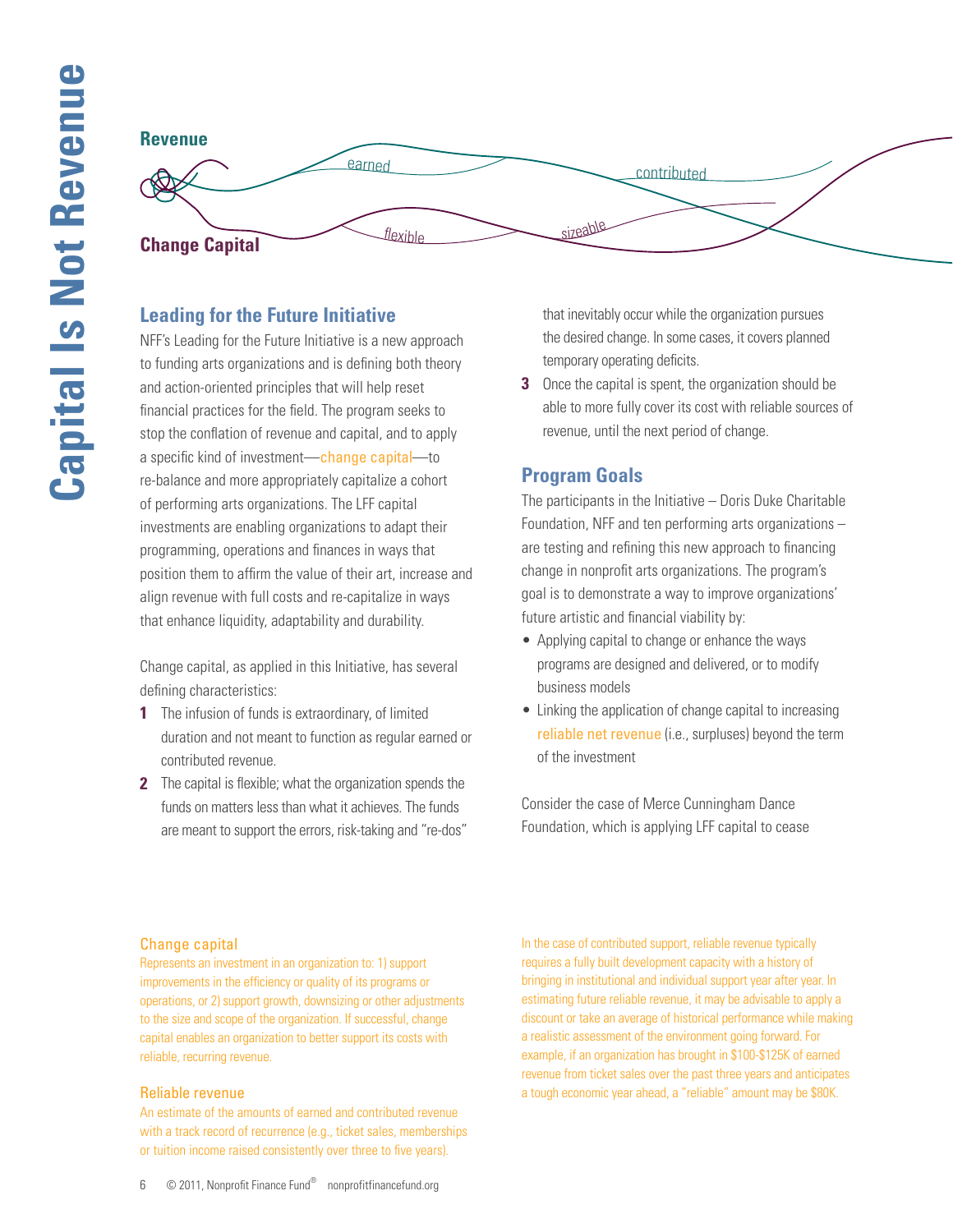

operations in a planned fashion, allocate funds for the career transitions of dancers and staff, and archive many aspects of Merce's work for future generations. Another LFF partner, Jacob's Pillow Dance Festival, is using capital to build a virtual presence and an "e-constituency" by leveraging the organization's new and archived material and investing in the marketing and development capacity to support it.

Over a five year period (2009-2013), all of the LFF participants are addressing key questions:

- **1** What is our organization's artistic ambition?
- **2** What is the business model for supporting that artistic ambition today?
- **3** What business model and **capital structure** best supports our artistry, as it evolves, in 3-5 years?
- **4** To achieve the desired future business model and capital structure, what needs to change between now and then?
- **5** What investments do we need to make to attract recurring revenue that will support our changed cost structure after those investments are expended?
- **6** How much change capital is required to achieve the

shift? How will we raise that capital or adjust our plans if we cannot?

- **7** How will our organization measure progress and success during the 3-5 years of change, and at the end of the process?
- **8** How will we make adjustments during the change period when things do not go according to plan?

To begin addressing these questions, NFF provided each LFF participant with a \$75,000 grant in 2008 to support a year of planning, including the development of a detailed financial and organizational roadmap. Upon approval of the plan, NFF then awarded each organization up to \$1 million in change capital, to be used in different ways and on different schedules, according to its plan. NFF has helped the groups refine their plans and provided ongoing counsel to participants as they learn from experience and early progress against their plans.

Nearly three years into the program, initial results are promising. Some participants are already seeing increases in revenue, while others are making investments in longterm capacity to attract revenue in the future.

#### Business model

Here defined as how an organization delivers and supports its activities through a cost structure and revenue strategy that comprises earned and contributed sources.

#### Capital structure

The nature, composition and magnitude of the assets, liabilities and net assets comprising the balance sheet. A well-balanced capital structure enables cultural organizations to take risk, innovate, and pursue new opportunities.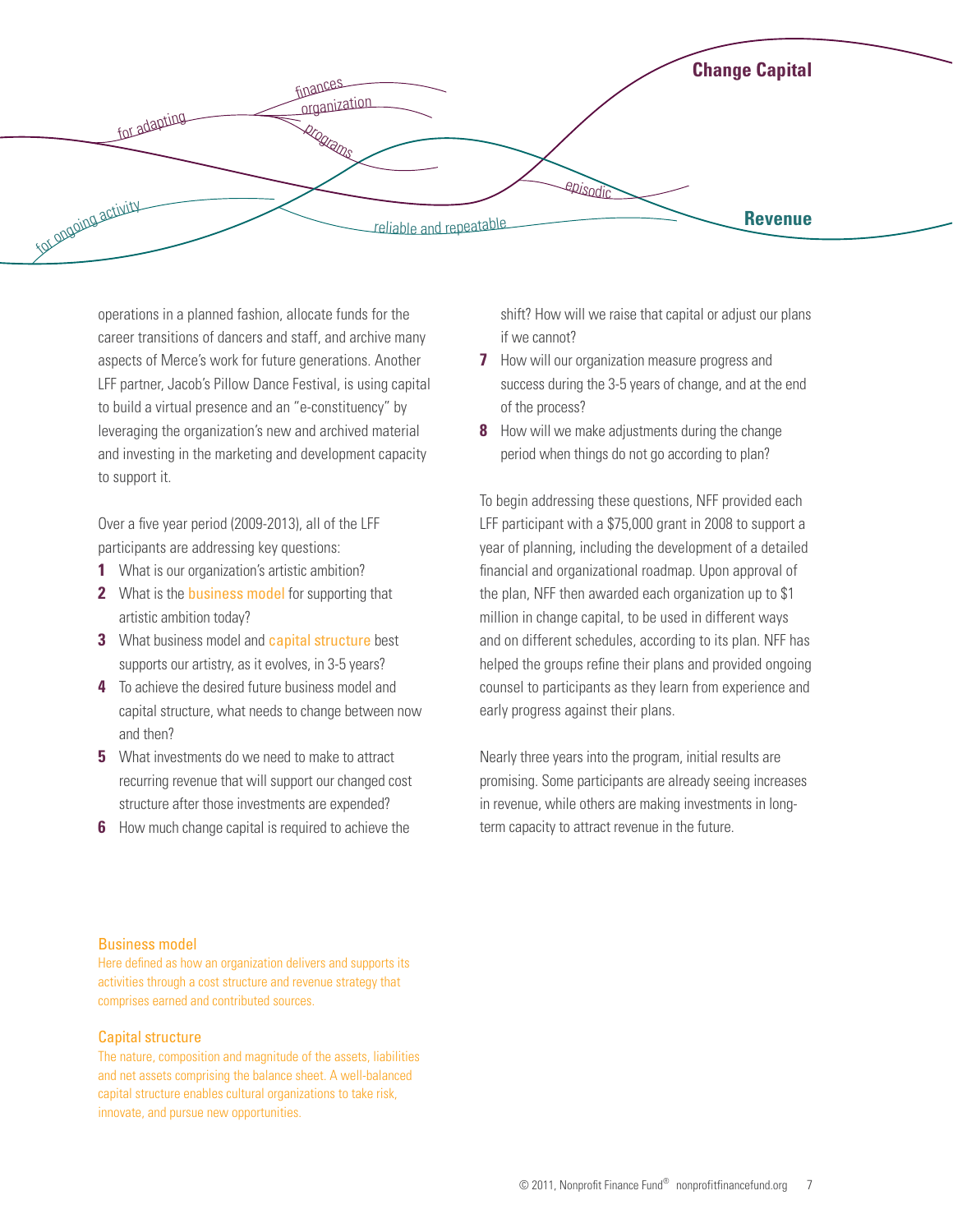**Using the right kinds of capital in the right ways helps nonprofits effectively pursue innovation and experimentation, manage risk, respond to the unexpected, and invest in revenue generating activity.**

While the Leading for the Future Initiative focuses on deploying capital for artistic and organizational change, capital can be used in multiple ways to improve and maintain health and vitality over the long term. All invested capital, regardless of its specific application, should contribute to a more appropriately aligned capital structure. A healthy capital structure is critical to enabling arts organizations to pursue innovation and experimentation, manage risk, respond to the unexpected, and make critical investments in revenue-generating activity.

NFF defines capital and its uses in the ways described here, while acknowledging that there may be some fluidity between the types.

These capital funds can be generated in many different ways. Some of the most common include:

- Retained earnings from operating surpluses (i.e., "savings")
- Periodic campaigns for capital (including campaigns for facilities as well as for change capital) and targeted fundraising
- Judicious use of debt, including internal borrowing, bank or other outside debt

Working Capital Tides an organization over during predictable lows in its operating cycle, covering costs until revenue comes in.





# Risk & Opportunity

Funds to weather the unexpected and support experimentation or course corrections.

# Change capital\*

For growth, downsizing and to change the size and scope of the organization.

Recovery capital Helps recover from damaging

facilities / equipment.

or fund much-needed repairs to



# Facilities & Equipment Capital

Organizations can raise funds for specific acquisitions or upgrades, or accumulate reserves to meet future needs as they arise.



# **Endowments**

Raised capital that is often permanently restricted and generates investment income to support the organization. Investment income can be used as revenue or re-directed towards any of the types of capital described above.

**\***Organizations scaling rapidly may require an enterprise-level infusion of growth capital into a rigorous plan for sustainability. To learn more, visit: nonprofitfinancefund.org/capital-services/ portfolio-performance-report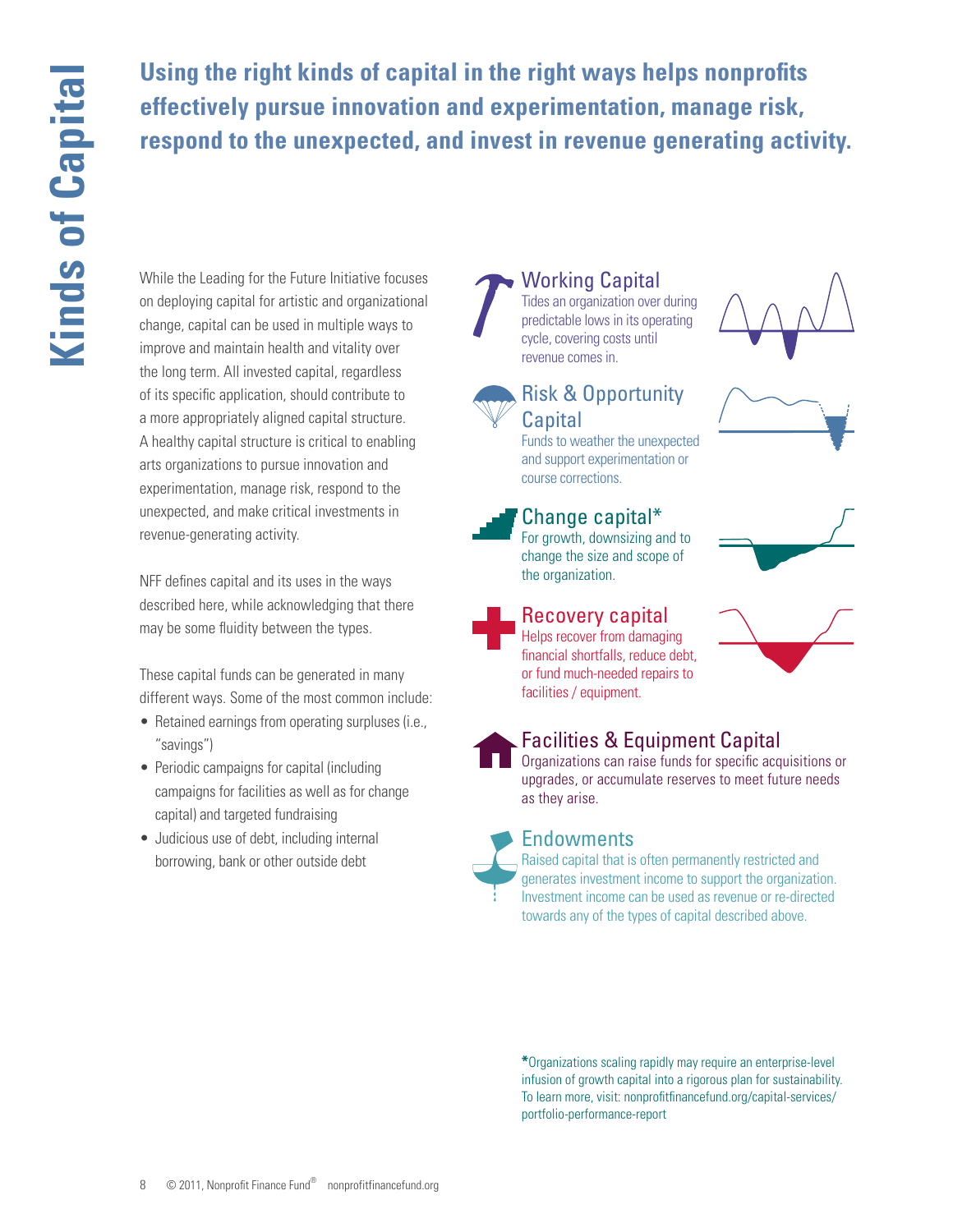| Kinds of Capital: In Depth                                                                                                                                                                                                                                                                                                                                                                                                                                                                                                                                                                            | In Practice                                                                                                                                                                                                                                                                                                                                                                                                                                                                |
|-------------------------------------------------------------------------------------------------------------------------------------------------------------------------------------------------------------------------------------------------------------------------------------------------------------------------------------------------------------------------------------------------------------------------------------------------------------------------------------------------------------------------------------------------------------------------------------------------------|----------------------------------------------------------------------------------------------------------------------------------------------------------------------------------------------------------------------------------------------------------------------------------------------------------------------------------------------------------------------------------------------------------------------------------------------------------------------------|
| <b>Working capital</b> is used to cover predictable shortfalls in<br>operating revenue, such as a cash need between the expenses<br>incurred when developing new work and later revenue from the<br>work's presentation.                                                                                                                                                                                                                                                                                                                                                                              | A foundation provides program related investments (PRI), a form<br>of low-interest loans, to a nonprofit in need of temporary cash<br>due to delays in funding resulting from the economic downturn.<br>Or, a nonprofit uses a line of credit, either bank-financed or<br>generated through operating surpluses, to cover production<br>expenses ahead of the anticipated receipt of ticket income.                                                                        |
| Risk & Opportunity capital allows organizations to absorb<br>risk and pursue opportunities, be they artistic or organizational<br>in nature. It can be used to help weather unexpected internal or<br>environmental challenges and to invest in experimentation or<br>course corrections.                                                                                                                                                                                                                                                                                                             | A performing arts presenter that has experienced historical<br>challenges in recessionary environments budgets and manages<br>annually for operating surpluses that can be set aside into a<br>board-designated cash reserve to be spent for unanticipated and<br>adverse events.                                                                                                                                                                                          |
| <b>Change capital</b> funds improvements in efficiency or quality<br>of program or operations and/or adjustments to the size<br>and scope of the organization. It is an investment in the<br>alignment of an organization's fixed costs to its reliable,<br>recurring revenue. It is spent down as needed with the<br>explicit expectation that it will lead to improved recurring<br>net revenue (i.e., surplus) to sustain delivery of programs<br>once the capital is fully spent.                                                                                                                 | Two dance companies are considering a formal collaboration<br>that would combine their programs in one space. The<br>planning and implementation periods will span three years<br>and require an infusion of several million dollars, to be spent<br>down to cover temporary deficits while the partners make<br>investments in joint development and marketing capacity<br>that will generate future net revenue.                                                         |
| Recovery capital helps restore an impaired capital base by<br>replenishing depleted working capital and facilities capital<br>and by reducing or restructuring debt and other obligations.<br>Some nonprofits require recovery capital before they can<br>effectively use change capital.                                                                                                                                                                                                                                                                                                             | An opera company has a poor year at the box office due to<br>a major weather event and posts a sizeable deficit. Future<br>operating surpluses will not likely be sufficient to pay off its<br>vendors. The organization requires a targeted fundraising<br>campaign for recovery capital.                                                                                                                                                                                 |
| Facilities & Equipment capital represents funds earmarked<br>for investments in new fixed assets, including such items as:<br>real estate, costumes and sets, technology and other major<br>furniture or equipment. The funds may be raised expressly for<br>specific acquisitions or upgrades, as well as accumulated in<br>reserve to meet future needs.                                                                                                                                                                                                                                            | A theatre renting its performance space launches a \$5 million<br>capital campaign and secures \$2 million in bank financing to<br>purchase and build a permanent home. For long term durability,<br>management incorporates into the campaign fundraising for a<br>facility reserve to pay for future repairs and replacements and<br>a risk reserve to cover anticipated early revenue shortfalls/<br>expense overruns in the early days of operating in a larger space. |
| <b>Endowments or Investment reserves typically represent</b><br>donated capital that is kept intact (and grown) to generate<br>investment income. While the corpus of an endowment is<br>typically permanently restricted, unrestricted investment<br>reserves (sometimes called board-designated endowments)<br>can serve the same function while providing leadership with<br>flexible use. NFF encourages nonprofits to prioritize raising<br>flexible forms of capital since endowments need to be large<br>to generate adequate annual income and may compete with<br>other fundraising efforts. | After building its major donor base over many years, a symphony<br>launches a campaign to raise an unrestricted, but board-<br>designated, endowment. The target amount for the board-<br>designated endowment will yield annual investment income of<br>at least 5% of the symphony's operating budget.                                                                                                                                                                   |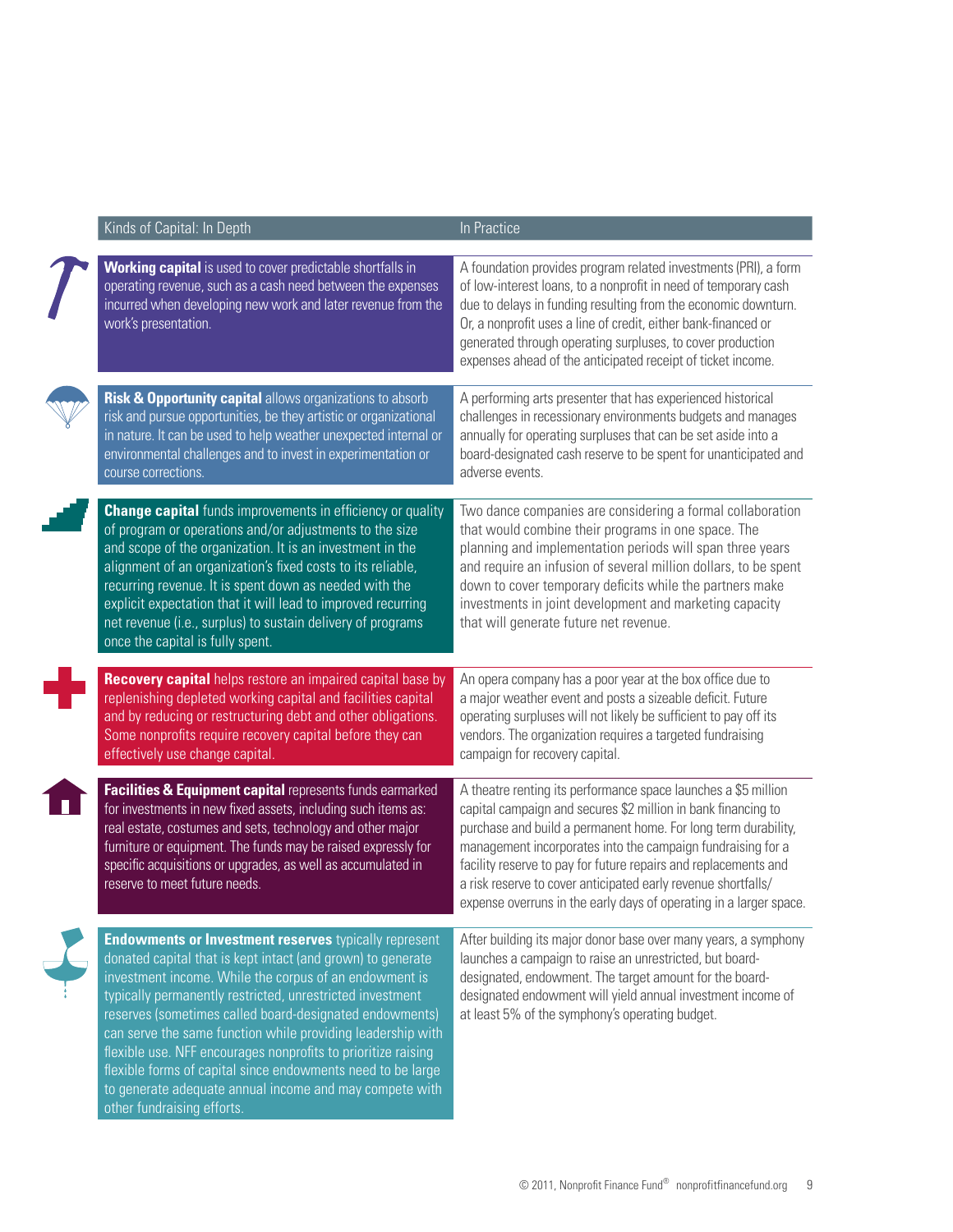It is difficult to accept the idea that well-intentioned behavior and traditional assumptions about financial "best practices" are having negative impacts on the health of the sector. Yet many of these behaviors and assumptions have created untenable situations for arts organizations and the field as a whole. The theory and practices of NFF's Leading for the Future program represent a first step toward a new and more realistic approach that is putting arts organizations on a firmer financial footing. Improving capitalization will require not only a conceptual shift by arts leaders and funders, but also new practices by both.

Whether you are a nonprofit or funder, the principles below represent a new way of thinking about and deploying money in the cultural sector. While they primarily relate to the use of change capital—deployed in Leading for the Future—most are relevant for all kinds of capital.

# **Principles for Nonprofits & Funders**

**• Don't confuse revenue with capital. Revenue**earned, contributed, restricted or unrestricted—pays for regular programming and operating expenses. Ideally, it should cover full costs, including such items as annual depreciation and debt service. Capital—whether generated through surpluses, accessed through debt, or provided as a multi-year contributed investment—builds liquidity, adaptive capacity and/or durability. General operating support is revenue, not capital.

#### • **Capital is episodic; revenue is forever.**

Nonprofits require both revenue and capital to survive and thrive. Most organizations rely on contributed revenue to cover the annual gap between what they spend and what they can charge to audiences and other consumers. Funders and donors subsidize—year in and year out—the finances of organizations they value. Providers of capital ("builders") understand that their support is periodic in nature. Once the capital is invested, no further infusion should be required until the nonprofit arrives at another pivot point. Capital providers often choose, however, to also provide ongoing subsidy and/or to help attract such donors.

**• Change is expensive.** Transformative change requires a well-conceived plan and sizable amounts of change capital that can be used to achieve desired artistic and financial goals. The magnitude of a capital investment should be tailored to the need, ambition and market conditions of the organization.

- **Change takes time.** Change rarely happens in a straight line; it involves trial-and-error and responsiveness to unfolding internal and external circumstances. A three to five year horizon may be appropriate to implement a plan for change at the organizational level.
- • **Temporary deficits are common en route to an improved business model and balance sheet.** Organizations incur new and one-time expenses as they invest in the capacities, programs and infrastructure appropriate to their desired change strategy. Change capital can cover deficits incurred by a nonprofit until the point when its operations and activities can fully support themselves with reliable revenue. Success requires nonprofits to manage resources and make adjustments to ensure they achieve financial health and artistic vibrancy with the capital funds available.

# **Principles for Funders**

- **Consider pooling resources.** Given the size and duration of investment required, funders may benefit from working collaboratively to ensure organizations obtain the amounts of capital needed to support their plans. Funders can choose to obtain third-party expertise in structuring and monitoring such investments.
- **Support planning.** A smart strategy, backed up by a rigorous financial roadmap with artistic, operational and financial progress indicators, is a critical precondition to undertaking change. Consider providing a planning grant or other consultative support. Then give organizations the time to do their planning and strategy work.
- • **Invest in financial readiness for change.** In certain situations, financially challenged arts organizations may require recovery capital (see pp. 10 and 11) as a first investment. This enables the organization to rebuild their working capital, repay their obligations and undertake change from a stronger financial position.
- • **Focus on achievement of results, not lineitem spending.** Organizations are likely to shift their spending priorities as they implement plans for change and learn from successes and failures. While plans for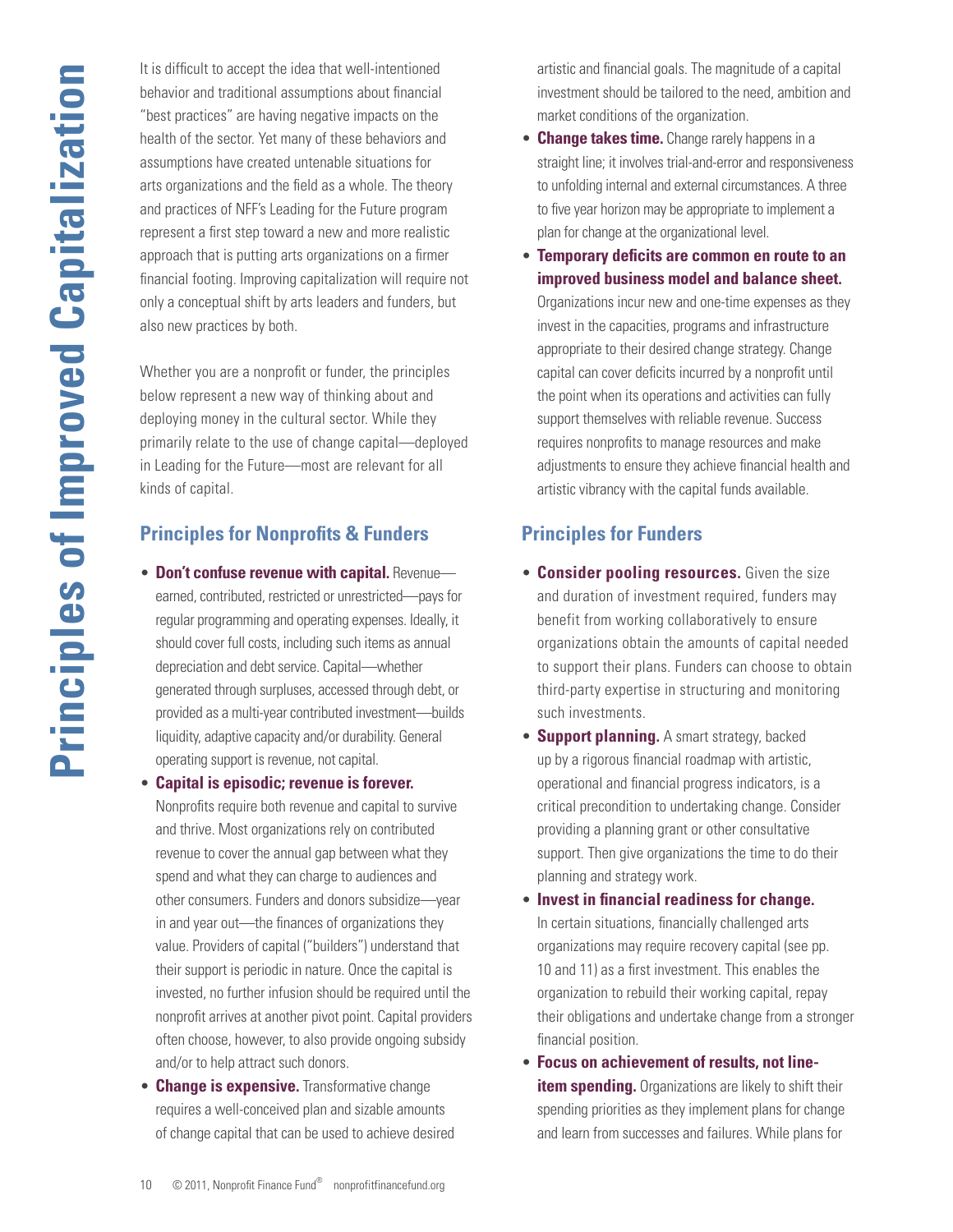change may involve specific activities and projects, it is essential that investors consider the impact of these activities on the overall organization. Investors can and should assess continued progress toward a business model that is more fully sustained by regular revenue and that achieves the desired artistic impact.

• **Permit deficits en route to change; embrace surpluses thereafter.** Funders and trustees can promote these healthier approaches to financing by not penalizing organizations that show planned deficits (covered by capital) on their way to transforming their business models. Similarly, funders should not penalize organizations that achieve operating surpluses before or after that change.

# **Principles for Nonprofits**

- • **Achieve alignment of costs to reliable revenue**.
	- The most important straightforward way to address mis-capitalization is to implement strategies that increase the ratio of reliable recurring revenue to costs, particularly the revenue that covers fixed costs. For most, achieving such results requires making adjustments to the business model to ensure regular profitability. Such changes can include: adaptations to or elimination of programs, reduction in costs for operations, improved pricing models, new partnerships or new capacity in marketing, fundraising, and technology. Organizations can and do make these adjustments without infusions of change capital, but they tend to be incremental and are often insufficient.
- **Prepare for change**. When it comes to change, the planning process is as important as the implementation phase. Planning will require devoted funds and a meaningful time commitment from staff (including both artistic and management staff) and the board.
- • **Develop a financial road-map and monitor progress**. Achieving the transformation of a business model requires arts leaders to rigorously plan and monitor organizational progress and make course corrections based on thoughtfully defined metrics, or indicators, of success. A critical tool in managing this process is careful and realistic annual projections of revenue, expense and capital. These projections, when coupled with annual performance metrics will reveal progress (or lack thereof) toward goals. Financial projections and metrics push an organization and its

key stakeholders to describe the desired transformation clearly, enable the organization to see whether it is getting closer to its goal each year, and inform course changes where necessary.

- **Separate capital in financial reporting**. Capital should be kept separate from ongoing revenue in budgets and internal financial reports, at least as a management tool. Using a capital reporting technique that treats capital as a separate line item, "below the line" of regular revenue and expenses, is one way of making capital investments visible and preventing these special infusions from being confused with income that supports ongoing operations.
- • **Consider all options**. If an organization's earnest efforts to re-align its cost structure to its revenue capabilities do not succeed, leadership has a responsibility to consider whether the organization's work is valued by its supporters and audience, and whether a graceful exit may be appropriate.

NFF believes understanding the concepts and terminology underlying improved capitalization can lead to greater candor between arts groups and funders about what kinds of financial investments are required to support excellence and the inevitable needs for change. These associated principles, when practiced by nonprofits and funders, create the potential for improved artistic and organizational adaptability that will benefit arts organizations, artists, audiences and communities across the country.

#### Performance Metrics

Measurements of progress or indicators of success. They can reveal economic performance, such as how and why revenue or expenses rise or fall; or program and operational achievements, such as changes in the size and composition of audiences. Examples of financial metrics might include number of tickets sold, average ticket price, and number of major donors. Nonfinancial benchmarks might include email addresses captured, facebook friends, website hits, etc. Organizations set "targets," also known as benchmarks, for each defined metric. For a given year, \$200K in ticket sales, 5,000 "friends," or \$100K in gifts from major donors might be examples of benchmarks.

#### NFF's Capital Reporting Technique

A financial management tool for ensuring the segregation of regular revenue from change capital in projections, managerial reporting and the preparation of financial audits. Using this tool helps prevent organizations from confusing the two kinds of money and improves the ability of organizations and their investors to see the impact of change capital on current and prospective recurring revenue.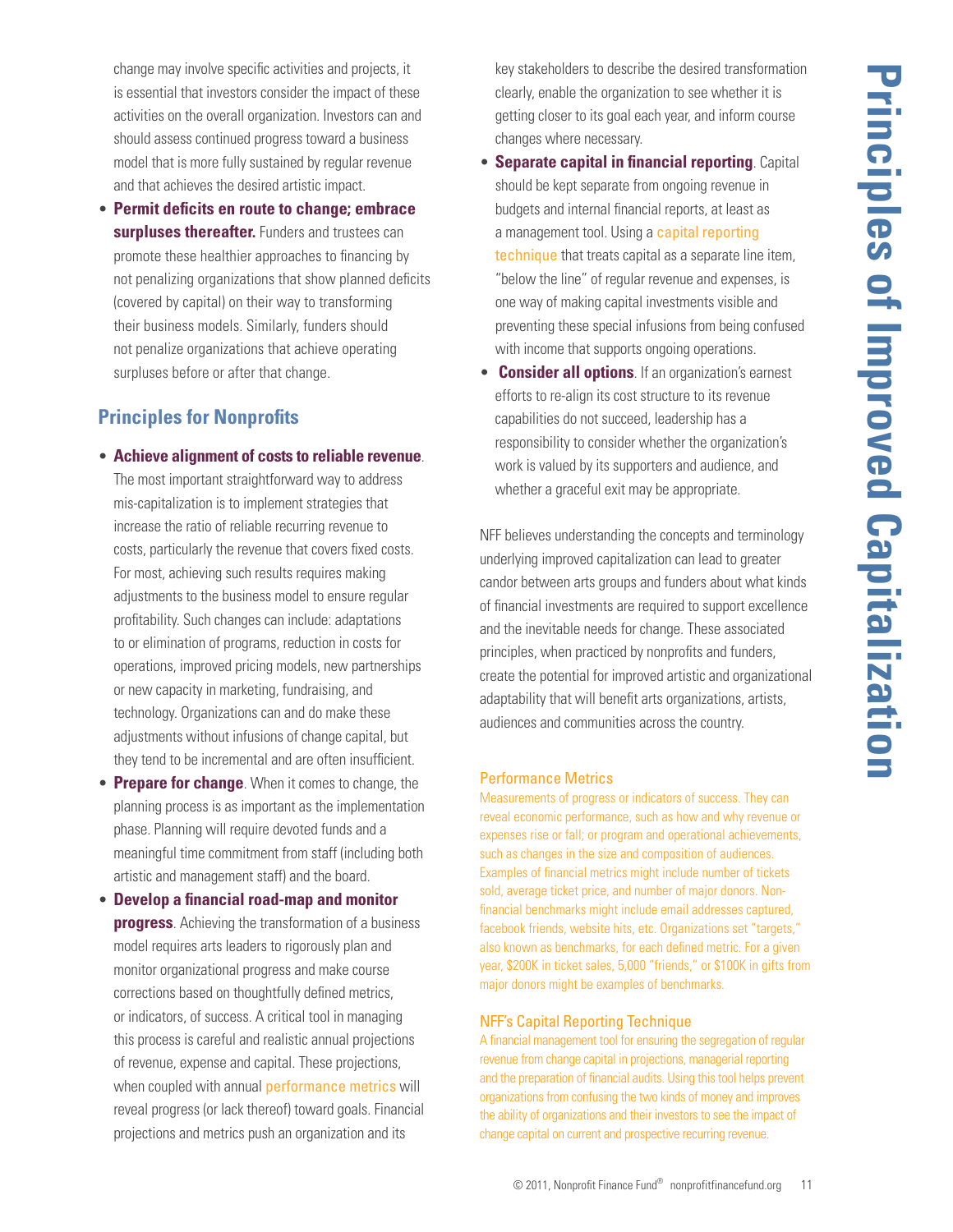**Each of the participants in the Leading for the Future Initiative is creatively using change capital to advance its artistic, organizational and financial goals. Here we share the highlights of each organization's plan and early progress to date.** 

#### **Alvin Ailey Dance Foundation – New York, NY**

Alvin Ailey Dance Foundation is using LFF capital to transform its use of technology in engaging and retaining patrons. Ailey has undertaken an institution-wide re-thinking of ways to serve audiences and forge new connections among several of the core businesses of the organization: its two companies, school, boutique, and development operation. Key components of Ailey's LFF initiative include establishing a clear set of measurable objectives; creating a customized central database that supports fundraising, ticketing, education programs and other patron services; launching a new, interactive website that encourages crossprogram patronage; and using analytic tools to track website users and incremental revenue metrics. For more about Alvin Ailey Dance Foundation, see www.alvinailey.org

#### **Center Theatre Group – Los Angeles, CA**

Center Theatre Group is focusing its LFF capital on experiments in programming and audience engagement at the Kirk Douglas Theatre, one of its three houses. Its goal is to change the financial model for that theater, and mine lessons from this experience that will assist the organization overall. Recognizing that the demographics and expectations of audiences for theater in Los Angeles are shifting, CTG is testing and refining new approaches to boost participation at the Douglas, particularly by young adults and audiences that want more contemporary, riskier theater options. If successful, these strategies will generate more reliable recurring revenue for the Kirk Douglas and may suggest new approaches for CTG's larger theaters – Mark Taper Forum and Ahmanson Theatre. At the Douglas, CTG is testing a number of techniques: more flexible scheduling; varying both the planning horizon for shows and the length of their runs; using new media and electronic communications tools to connect with young audiences; and altering pricing and marketing approaches as well as front-of-house interactions with theater-goers. For more about Center Theatre Group, see www.centertheatregroup.org

#### **Jacob's Pillow Dance Festival – Lee, MA**

Jacob's Pillow Dance Festival's LFF initiative is creating Virtual Pillow, a dynamic "parallel universe" to the Pillow's live offerings that will attract new audiences for dance, and extend the Festival's on-site offerings in multiple dimensions. The Pillow is also investing LFF capital to "build a better engine" by strengthening its fundraising and development capacity. Both strategies are intended to broaden the Pillow's base of constituents, increase reliable recurring revenue and advance the Pillow's leadership as one of the nation's most inventive and forward-thinking dance presenters. Key components of the Pillow's LFF initiative include a re-designed and more interactive website, expanded use of materials from the Pillow's archive to engage audiences online, social media strategies with younger audiences, and new approaches to fundraising – online and off. For more about Jacob's Pillow Dance Festival, see www.jacobspillow.org

#### **Cunningham Dance Foundation – New York, NY**

LFF is investing in The Legacy Plan, the Cunningham Dance Foundation's innovative plan for celebrating the extraordinary creative work of Merce Cunningham and the Merce Cunningham Dance Company and appropriately closing its operations in the wake of Cunningham's death. CDF is using LFF capital to support comprehensive planning and fundraising for this huge undertaking; implement a final international tour; document Cunningham's seminal works in digital "dance capsules;" provide appropriate transition support for Company dancers; and transfer materials and resources to the Merce Cunningham Trust so that his works will remain accessible to choreographers and other artists, presenters and scholars. For more about Cunningham Dance Foundation, see www.merce.org

#### **Misnomer Dance Theater – New York, NY**

Misnomer is a contemporary dance company seeking to establish a new business model to support its artistic and organizational growth. Misnomer's LFF strategy has three components: 1) developing and launching the Audience Engagement Platform (AEP), an innovative online platform that will help performing arts organizations attract and interact with diverse audiences and patrons; 2) expanding its artistic partnerships with corporations and alternative sponsors as a means of reaching nontraditional audiences and expanding revenue; and 3) strengthening the organization's capacity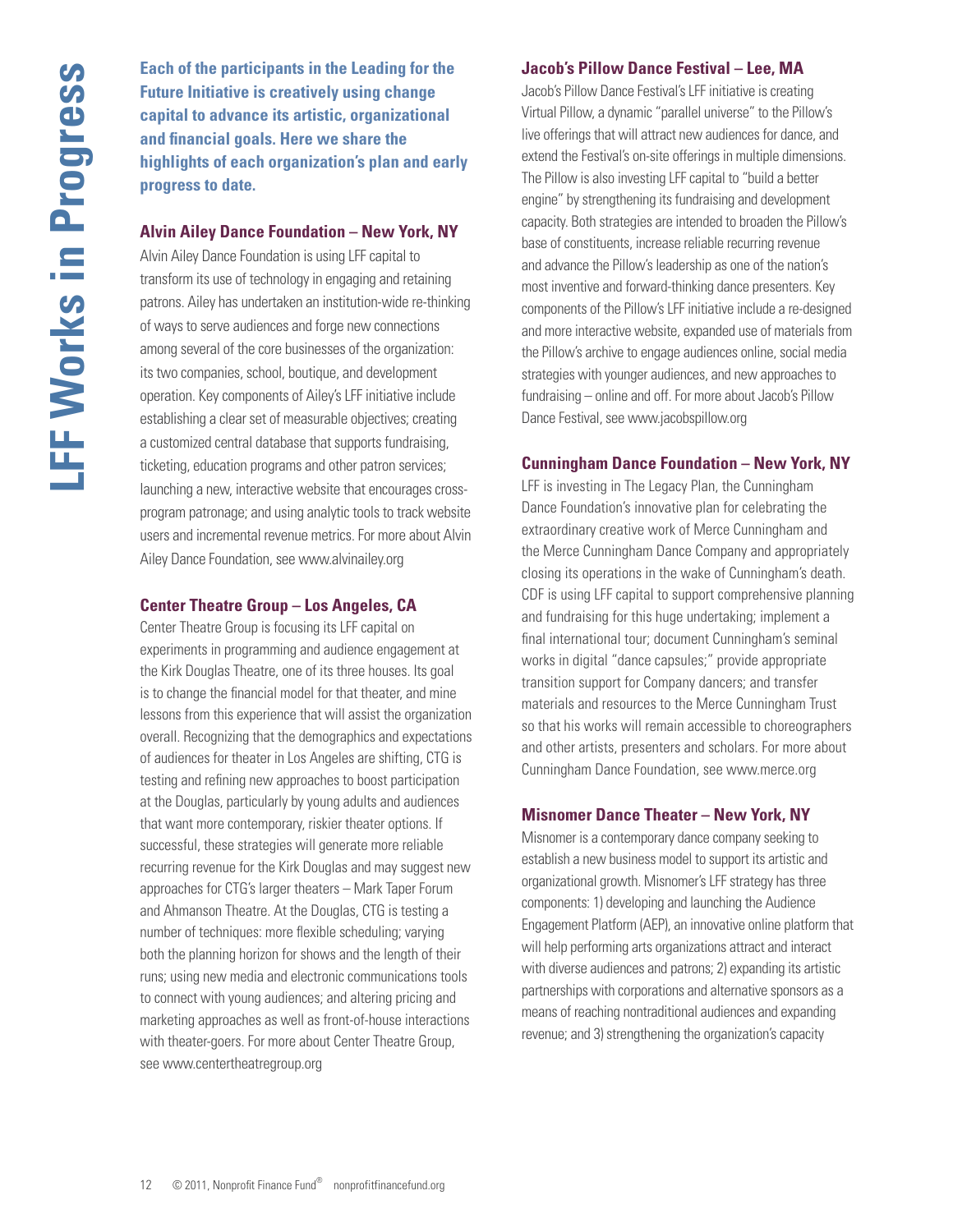to support new artistic productions. Through these means, Misnomer intends to generate reliable recurring revenue and fashion an innovative approach to managing and growing a dance company. For more about Misnomer Dance Theater, see www.misnomer.org

#### **National Black Arts Festival – Atlanta, GA**

NBAF is using its LFF funds to develop its online platform in ways that will attract more audiences, donors and programming partners. Key to NBAF's effort is using state of the art electronic media to enhance all functions of the organization, including commissioning and presenting work, education programs for audiences of all ages, preservation of the arts of the African diaspora, and audience engagement as well as administrative and financial operations. NBAF.org is being built as the portal for global access to the festival's diverse programs and services and its substantial archive and network of artistic partners. It will also serve as an interactive vehicle that will increase involvement in both artistic work and the life of the organization by audiences of all kinds – children, adults, educators, scholars, artists and other presenting organizations as well as donors and patrons. For more about National Black Arts Festival, see www.nbaf.org

#### **Ping Chong/Fiji Company – New York, NY**

Ping Chong & Company is investing its LFF capital in generating reliable recurring revenue by expanding its community-based theater program, Undesirable Elements (UE). The company has refined the UE program model as a strategy to engage diverse community and school-based audiences in exploring controversial and uncomfortable topics and to build cross-cultural understanding and tolerance. The company is expanding the number of annual UE projects, diversifying its collaborative partners, and developing a UE training program. These strategies will generate new financial support, and provide new opportunities to work with more artists and communities. Strengthening this program will also give Ping Chong more freedom to explore his larger theater and inter-disciplinary projects. For more information about Ping Chong/Fiji Company, see www.pingchong.org

# **SITI Company – New York, NY**

After 20 years as a peripatetic company, SITI is using its LFF capital to re-balance its core artistic and educational functions and establish a strong artistic presence in New York City. While continuing to partner with presenters around the world on developing and presenting new theater works, SITI will showcase more regularly in New York. The company will also expand its internationally recognized Suzuki and Viewpoints-based artist training programs in New York City and elsewhere. And it will use LFF funds to boost its internal capacity to both support new work development and generate more predictable earned and contributed revenue. For more about SITI Company, see www.siti.org

# **Steppenwolf Theatre Company – Chicago, IL**

Steppenwolf Theatre is using its LFF funds to transform the way it attracts, engages and retains young adult audiences. The company is using a combination of strategies, including sophisticated market research, innovative collaborations with small local theater companies and young theater artists, partnerships with area universities, and new uses of social media. These strategies will help the company determine the kinds of theater that attracts people in their 20s and early 30s, the messaging and marketing techniques that are effective, and the long-term impacts of engaging young adults on the theater's overall artistic program. This multi-dimensional effort is stimulating new kinds of internal collaboration as well as fresh approaches to working with external partners. For more about Steppenwolf Theatre Company, see www.steppenwolf.org

#### **The Wooster Group – New York, NY**

The Wooster Group is applying LFF capital to three interrelated initiatives that will increase earned income while strengthening the company's ability to create and present new work and share its unique creative process with audiences around the world. TWG is developing an extended annual residency at the Baryshnikov Arts Center in New York; cultivating long-term relationships with strategic presenting partners outside New York; and digitizing and distributing archival materials for use by educational institutions, scholars, theater artists and others. Metrics of success for all three components are being tracked, and results are being used to modify the strategies as they develop. For more about The Wooster Group, see www. thewoostergroup.org